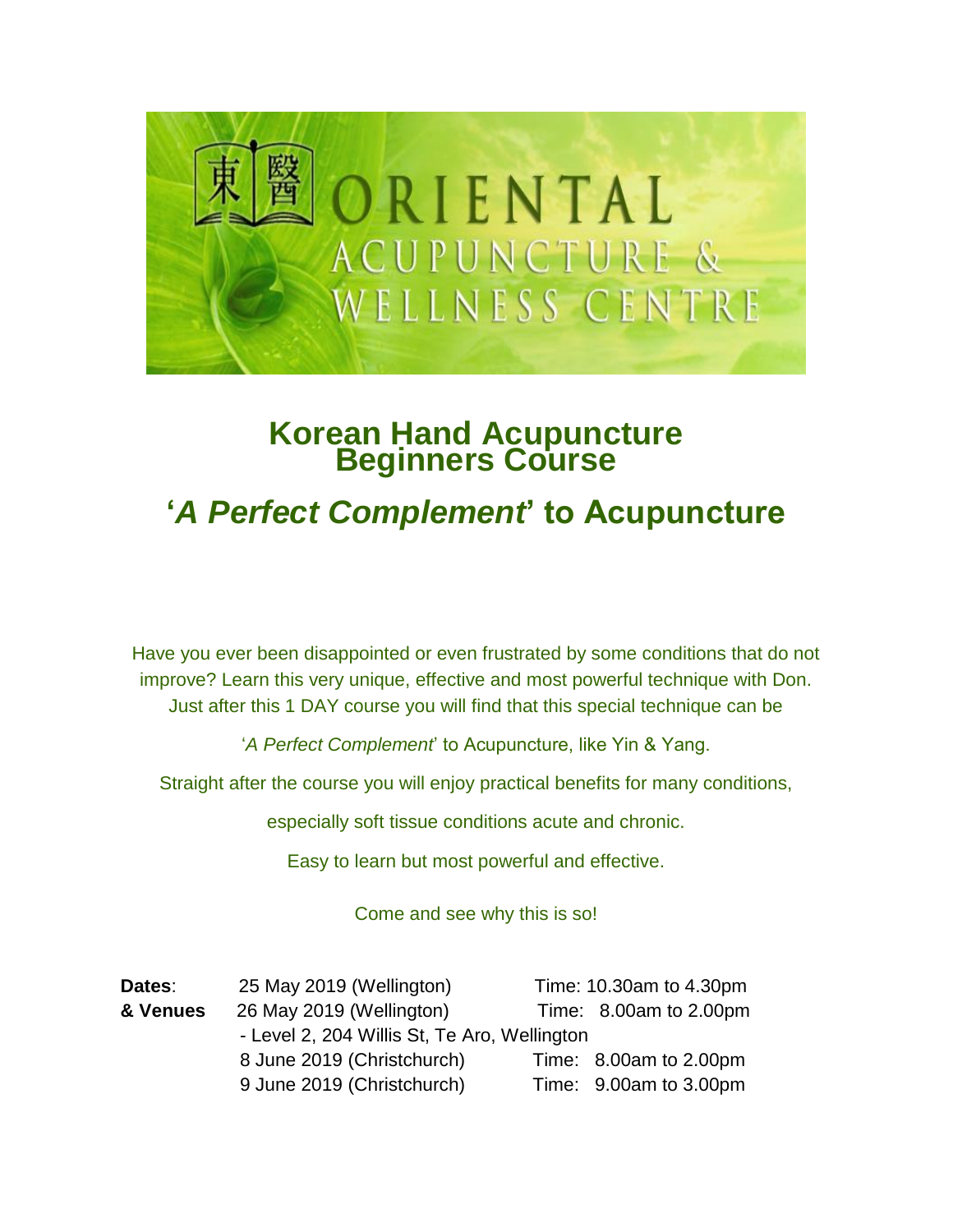Papanui Club Bowls, 302 -310 Sawyers Arms Road, Bishopdale, Christchurch 8053 6 July 2019 (Auckland) Time: 9.30am to 3.30pm 7 July 2019 (Auckland) Time: 8.30am to 2.30pm - To be confirmed

**Presented By**: Don Kim of the Oriental Acupuncture & Wellness Centre

| Location:         | to be confirmed                                               |
|-------------------|---------------------------------------------------------------|
| Cost:             | \$285.00 (including 2 workbooks in a hard copy and e version) |
| <b>CPD Hours:</b> | Approved by Acupuncture NZ for 5 hours CPD                    |

**Key factors** in this course:

- A PERFECT COMPLEMENT to Acupuncture
- BEST Microsystem EVER, Korean Hand Acupuncture
- Very unique: one and only comprehensive English course in NZ and Australia
- Immediate practical benefits: You can get practical benefits straight after the course
- A wide range of conditions treated from muscular, internal, neurological, women's, emergency, etc.
- Strong pain-relieving effects
- Excellent self-care methods including Don's invention of 'Remakin Moxa'
- Global recognition
- Practically useful info including Don's inventive treatment
- Don is a Korean Hand Acupuncture specialist with over 30 years of personal experience in Korean Hand Acupuncture. He is an acupuncturist and Korean Hand Acupuncture teacher (Most Korean Hand Acupuncture teachers are not qualified acupuncturists but as its theory is from acupuncture it's crucial to learn it from a qualified acupuncturist). Click here ([http://www.handacupuncturecourses.co.nz/?page\\_id=33](http://www.handacupuncturecourses.co.nz/?page_id=33)) to find out more about Don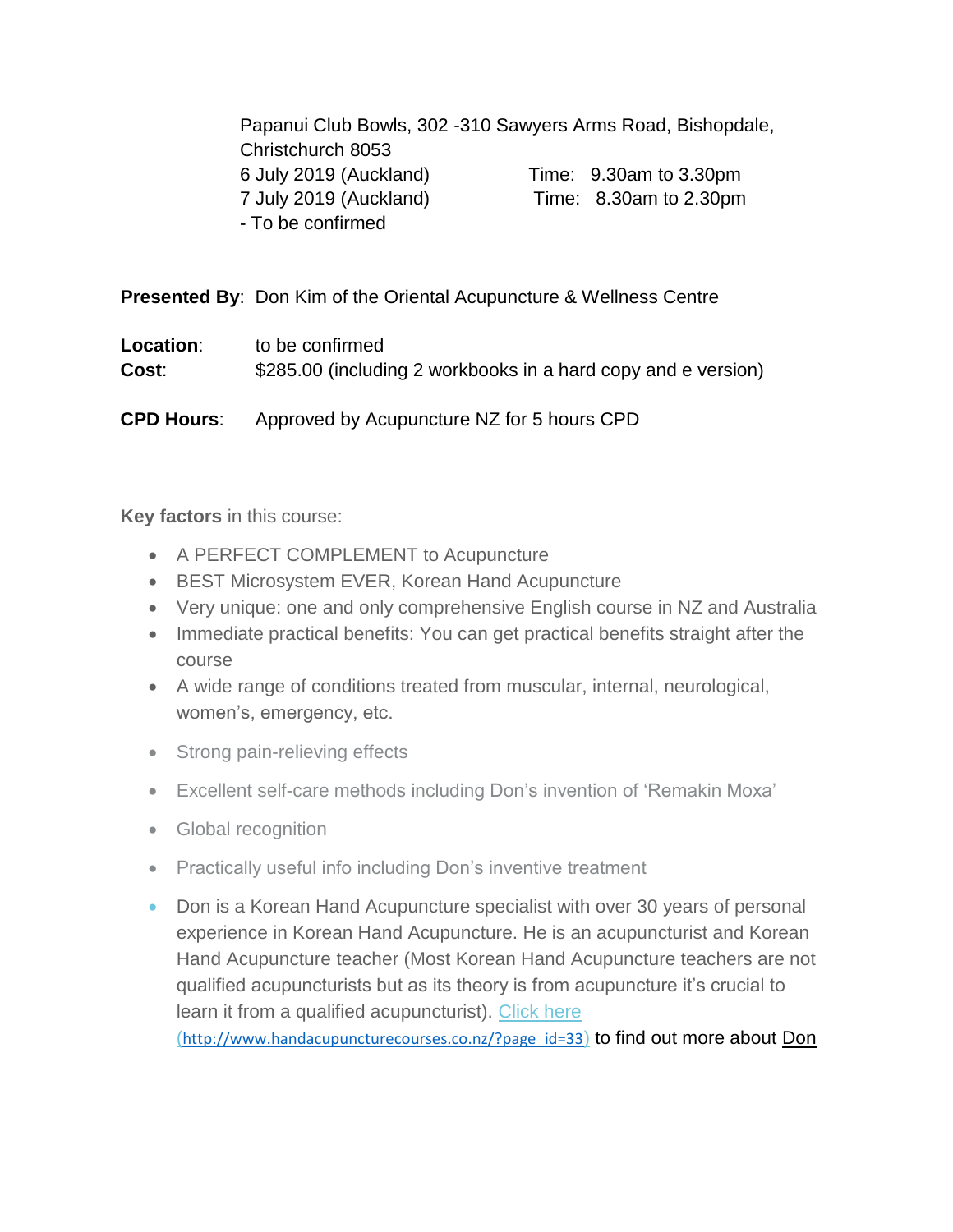- Comprehensive and handy workbook (in e version and hard copy, well sourced from 13 Korean Hand Acupuncture books in Korean or in English. You can download e version workbook to your phone and refer to it anytime anywhere)
- Be more competent and competitive as a health practitioner

Click here [\(http://www.handacupuncturecourses.co.nz/?page\\_id=41\)](http://www.handacupuncturecourses.co.nz/?page_id=41) for registration

**Pay** by Direct credit (Use full name plus Registration number as reference) Bank Account name: Oriental Acupuncture & Wellness CENTRE Bank Account number: 12 3159 0102475 00

Once you register online and pay \$50 deposit or full amount your attendance is confirmed and the e version workbook is sent out.

## **Seats are limited. So please check availability with Don before payment.**

Click here [\(http://www.handacupuncturecourses.co.nz/?page\\_id=36\)](http://www.handacupuncturecourses.co.nz/?page_id=36) for more information about the course

[Click here](https://nam03.safelinks.protection.outlook.com/?url=http%3A%2F%2Fwww.handacupuncturecourses.com%2Fhand_course.html&data=02%7C01%7C%7C872e42e42af24267aa7008d6773e7871%7C84df9e7fe9f640afb435aaaaaaaaaaaa%7C1%7C0%7C636827507522513999&sdata=UJTKYDuurzkfypZoSxcWk45xx%2F6%2Bbbuypc1b4tGDosM%3D&reserved=0) [\(http://en.seokeum.com/\)](http://en.seokeum.com/) to go to 'Koryo (Korean) Hand Therapy' website or contact Don for more info on 027 698 2136 or email [oawcentre@hotmail.com](mailto:oawcentre@hotmail.com?subject=Korean%20Hand%20Acupuncture%20Course)

## • **Beginners' Course**

- 1. Introduction & Correspondence Therapy
- 1) What is 'Korean Hand Acupuncture'?
- 2) The characteristics and benefits of Korean Hand Acupuncture
- 3) Correspondence Therapy
- 4) Korean Hand Acupuncture tools